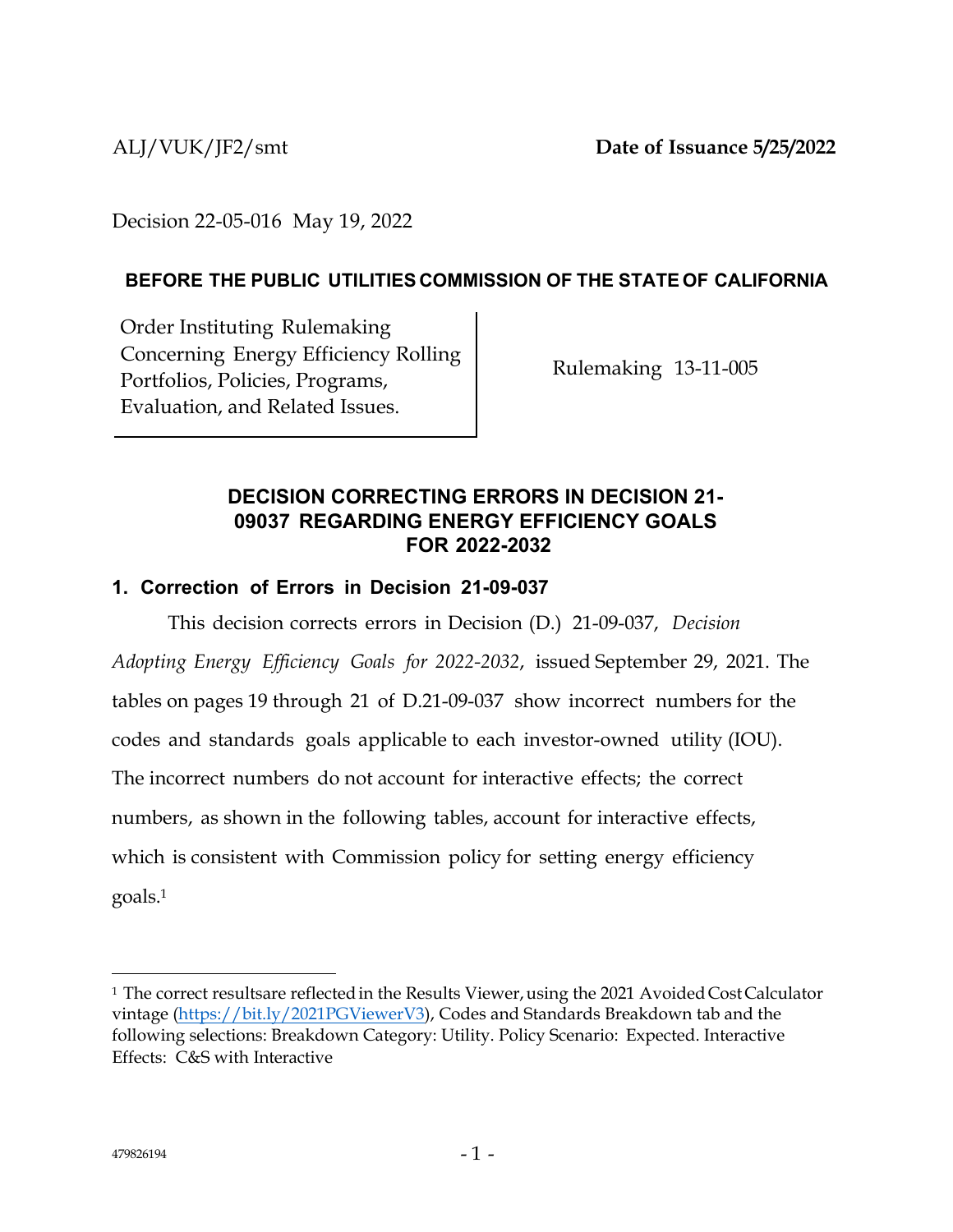| Year | <b>Incentive Programs</b>  |                   |                                     |       | <b>Codes and Standards</b> |                 |
|------|----------------------------|-------------------|-------------------------------------|-------|----------------------------|-----------------|
|      | Gigawatt-<br>hours (GWh)   | Megawatts<br>(MW) | Millions of<br>Therms<br>(MMTherms) | GWh   | <b>MW</b>                  | <b>MMTherms</b> |
| 2022 | 553                        | 75                | 13                                  | 1,000 | 192                        | 17              |
| 2023 | 597                        | 81                | 14                                  | 1,016 | 212                        | 20              |
|      | Total System Benefit (TSB) |                   |                                     |       |                            |                 |
| 2024 | \$162,606,129              |                   |                                     | 1,027 | 212                        | 21              |
| 2025 | \$176,747,992              |                   |                                     | 973   | 202                        | 20              |
| 2026 | \$196,644,524              |                   |                                     | 911   | 190                        | 12              |
| 2027 |                            | \$225,827,308     |                                     | 817   | 171                        | 12              |
| 2028 |                            | \$250,914,835     |                                     | 769   | 163                        | 12              |
| 2029 | \$281,615,913              |                   |                                     | 621   | 140                        | 11              |
| 2030 | \$311,440,972              |                   |                                     | 558   | 130                        | 11              |
| 2031 | \$331,975,917              |                   |                                     | 542   | 123                        | 10              |
| 2032 |                            | \$357,988,192     |                                     | 527   | 116                        | 10              |

**Pacific Gas and Electric Company (PG&E)**

# **Southern California Edison Company (SCE)**

| Year | <b>Codes and Standards</b><br><b>Incentive Programs</b> |               |                 |       |           |                          |
|------|---------------------------------------------------------|---------------|-----------------|-------|-----------|--------------------------|
|      | <b>GWh</b>                                              | <b>MW</b>     | <b>MMTherms</b> | GWh   | <b>MW</b> | <b>MMTherms</b>          |
| 2022 | 425                                                     | 65            |                 | 1,000 | 184       |                          |
| 2023 | 461                                                     | 69            |                 | 1,016 | 200       |                          |
|      | Total System Benefit (TSB)                              |               |                 |       |           |                          |
| 2024 | \$102,297,776                                           |               |                 | 1,027 | 199       |                          |
| 2025 | \$117,112,631                                           |               |                 | 973   | 190       |                          |
| 2026 | \$133,464,475                                           |               |                 | 911   | 179       |                          |
| 2027 |                                                         | \$148,180,513 |                 | 817   | 161       |                          |
| 2028 |                                                         | \$164,905,075 |                 | 769   | 153       |                          |
| 2029 | \$179,471,956                                           |               |                 | 621   | 130       | $\overline{\phantom{0}}$ |
| 2030 | \$203,967,012                                           |               |                 | 558   | 121       |                          |
| 2031 | \$219,219,299                                           |               |                 | 542   | 114       |                          |
| 2032 |                                                         | \$237,857,497 |                 | 527   | 108       |                          |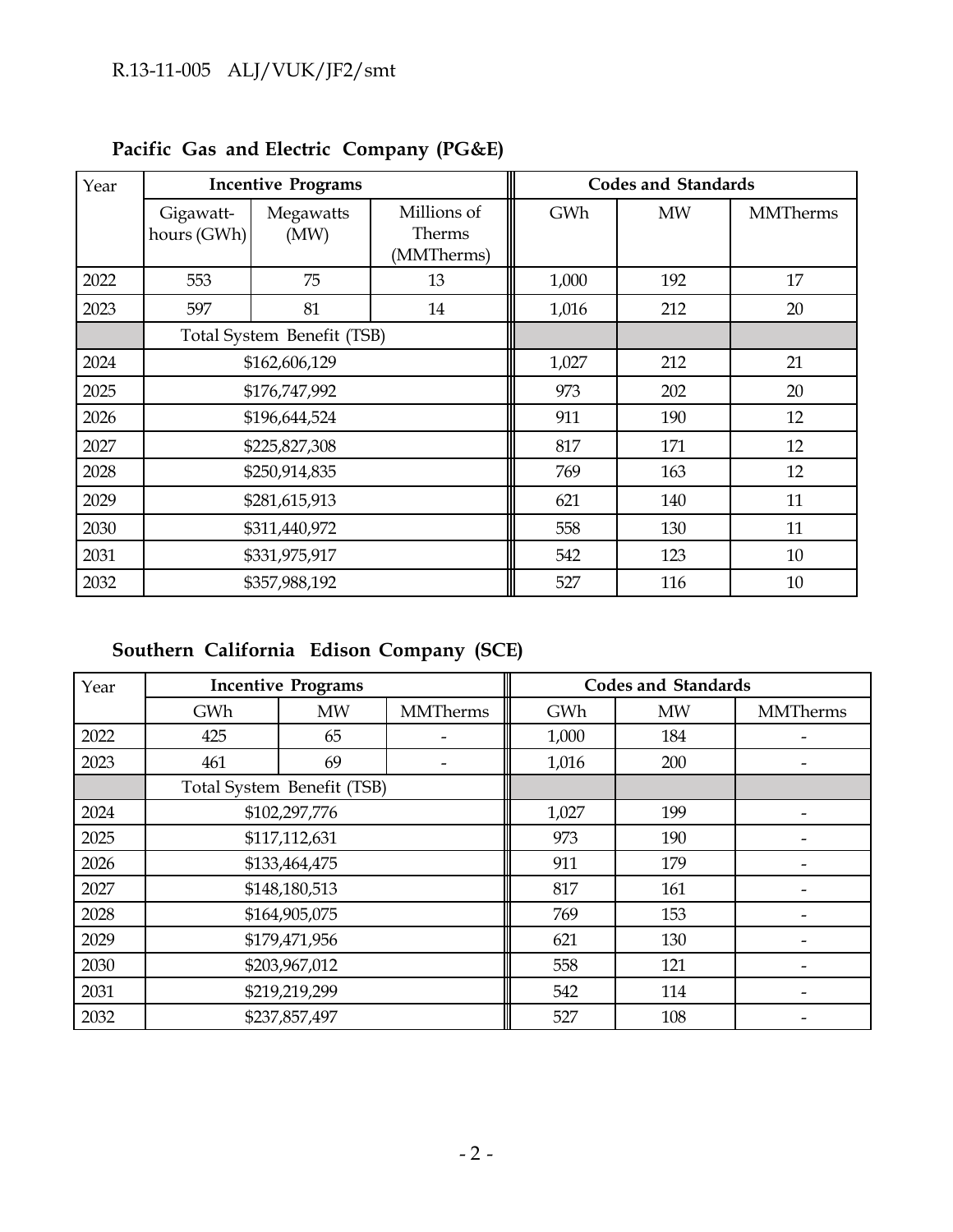## R.13-11-005 ALJ/VUK/JF2/smt

| Year |                            | <b>Incentive Programs</b> |                 |     | <b>Codes and Standards</b> |                 |
|------|----------------------------|---------------------------|-----------------|-----|----------------------------|-----------------|
|      | GWh                        | <b>MW</b>                 | <b>MMTherms</b> | GWh | <b>MW</b>                  | <b>MMTherms</b> |
| 2022 | 104                        | 22                        | $\overline{2}$  | 205 | 39                         | 2               |
| 2023 | 111                        | 23                        | $\overline{2}$  | 208 | 43                         | $\overline{2}$  |
|      | Total System Benefit (TSB) |                           |                 |     |                            |                 |
| 2024 | \$27,389,666               |                           |                 | 210 | 43                         | $\overline{2}$  |
| 2025 | \$31,386,333               |                           |                 | 199 | 41                         | $\overline{2}$  |
| 2026 | \$35,088,813               |                           |                 | 187 | 38                         | 1               |
| 2027 |                            | \$41,758,229              |                 | 167 | 35                         |                 |
| 2028 |                            | \$45,864,039              |                 | 157 | 33                         |                 |
| 2029 | \$49,767,279               |                           |                 | 127 | 28                         |                 |
| 2030 | \$54,228,782               |                           |                 | 114 | 26                         |                 |
| 2031 | \$58,556,952               |                           |                 | 111 | 25                         |                 |
| 2032 |                            | \$65,136,777              |                 | 108 | 24                         |                 |

## **San Diego Gas & Electric Company (SDG&E)**

### **Southern California Gas Company (SoCalGas)**

| Year | <b>Incentive Programs</b>  |               |                 |     | <b>Codes and Standards</b> |                 |
|------|----------------------------|---------------|-----------------|-----|----------------------------|-----------------|
|      | GWh                        | <b>MW</b>     | <b>MMTherms</b> | GWh | <b>MW</b>                  | <b>MMTherms</b> |
| 2022 |                            |               | 19              |     |                            | 19              |
| 2023 |                            |               | 21              |     | $\overline{\phantom{a}}$   | 22              |
|      | Total System Benefit (TSB) |               |                 |     |                            |                 |
| 2024 | \$94,305,917               |               |                 |     |                            | 23              |
| 2025 | \$105,511,595              |               |                 |     |                            | 23              |
| 2026 | \$115,302,575              |               |                 |     | -                          | 14              |
| 2027 | \$131,937,530              |               |                 |     |                            | 14              |
| 2028 |                            | \$141,969,329 |                 |     |                            | 13              |
| 2029 | \$153,846,185              |               |                 |     |                            | 12              |
| 2030 | \$168,151,490              |               |                 |     |                            | 12              |
| 2031 | \$179,411,291              |               |                 |     |                            | 12              |
| 2032 |                            | \$188,296,981 |                 |     |                            | 11              |

## **2. Comments on Proposed Decision**

The proposed decision of Administrative Law Judge (ALJ)

Julie A. Fitch and ALJ Valerie U. Kao in this matter was mailed to the parties in accordance with Section 311 of the Public Utilities Code and comments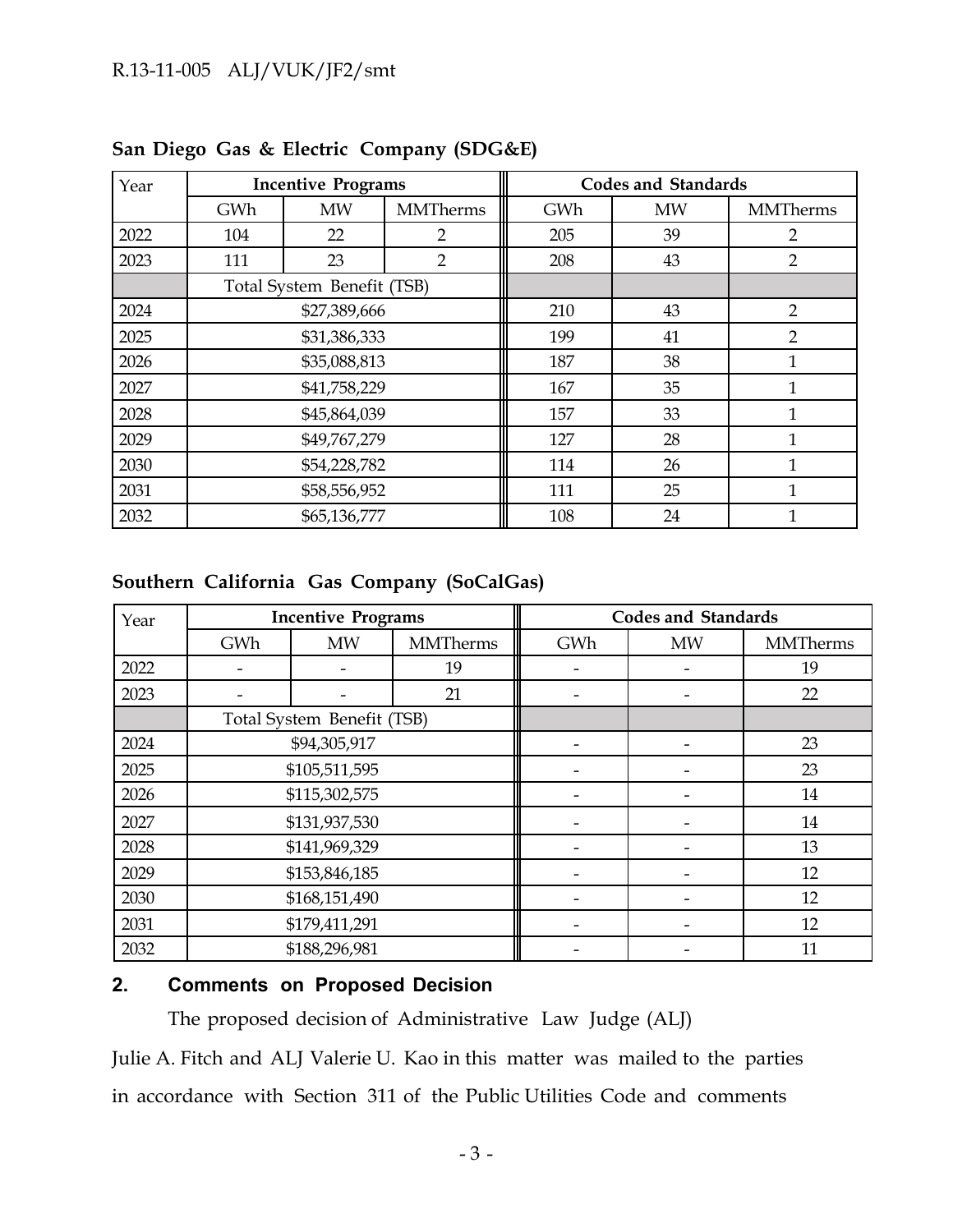were allowed under Rule 14.3 of the Commission's Rules of Practice and Procedure. The Commission received no comments to the proposed decision, and has not made any changes to the proposed decision.

#### **3. Assignment of Proceeding**

Genevieve Shiroma is the assigned commissioner and Julie A. Fitch and Valerie U. Kao are the assigned ALJs in this proceeding.

#### **Findings of Fact**

1. D.21-09-037 includes incorrect numbers for each IOU's energy efficiency codes and standards goals.

#### **Conclusions of Law**

1. D.21-09-037 should be corrected to show the correct energy efficiency codes and standards goals for each IOU.

#### **O R D E R**

#### **IT IS ORDERED** that Decision 21-09-037 is corrected by:

1. In the tables on pages 19 through 21, the energy efficiency goals of Pacific Gas and Electric Company, Southern California Edison Company, San Diego Gas & Electric Company, and Southern California Gas Company shall be as shown in the following tables.

**Pacific Gas and Electric Company (PG&E)**

| Year | <b>Incentive Programs</b>   |                   |                                     | Codes and Standards |        |                 |
|------|-----------------------------|-------------------|-------------------------------------|---------------------|--------|-----------------|
|      | Gigawatt-<br>hours<br>(GWh) | Megawatts<br>(MW) | Millions of<br>Therms<br>(MMTherms) | GWh                 | М<br>W | <b>MMTherms</b> |
| 2022 | 553                         | 75                | 13                                  | 1,000               | 192    | 17              |
| 2023 | 597                         | 81                | 14                                  | 1,016               | 212    | 20              |
|      | Total System Benefit (TSB)  |                   |                                     |                     |        |                 |
| 2024 | \$162,606,129               |                   |                                     | 1,027               | 212    | 21              |
| 2025 | \$176,747,992               |                   |                                     | 973                 | 202    | 20              |
| 2026 |                             | \$196,644,524     |                                     | 911                 | 190    | 12              |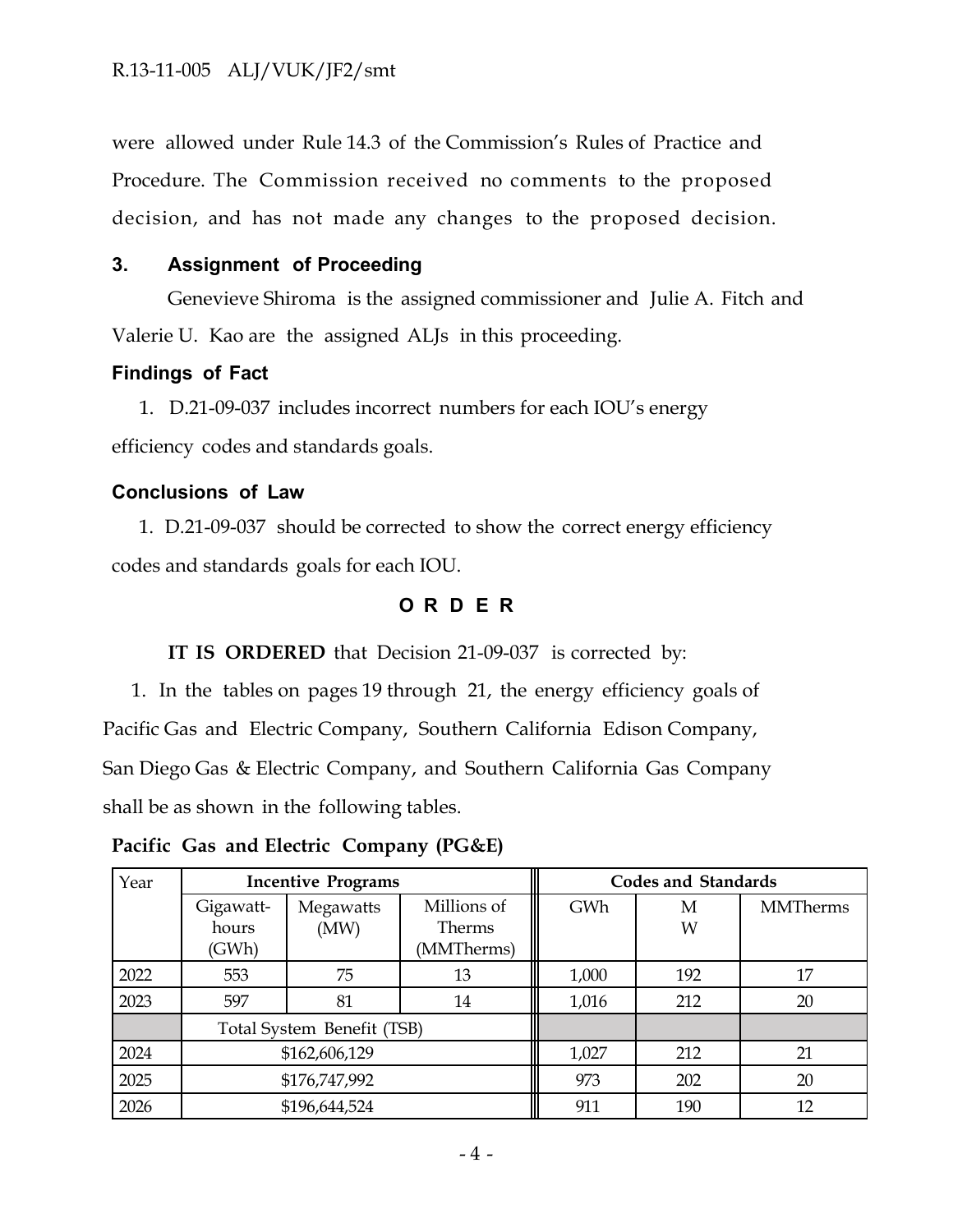# R.13-11-005 ALJ/VUK/JF2/smt

| 2027 | \$225,827,308 | 817 | 171 | 12 |
|------|---------------|-----|-----|----|
| 2028 | \$250,914,835 | 769 | 163 | 12 |
| 2029 | \$281,615,913 | 621 | 140 |    |
| 2030 | \$311,440,972 | 558 | 130 |    |
| 2031 | \$331,975,917 | 542 | 123 | 10 |
| 2032 | \$357,988,192 | 527 | 116 | 10 |

## **Southern California Edison Company (SCE)**

| Year | <b>Incentive Programs</b>  |               |                 |       | <b>Codes and Standards</b> |                 |
|------|----------------------------|---------------|-----------------|-------|----------------------------|-----------------|
|      | GWh                        | <b>MW</b>     | <b>MMTherms</b> | GWh   | <b>MW</b>                  | <b>MMTherms</b> |
| 2022 | 425                        | 65            |                 | 1,000 | 184                        |                 |
| 2023 | 461                        | 69            |                 | 1,016 | 200                        |                 |
|      | Total System Benefit (TSB) |               |                 |       |                            |                 |
| 2024 | \$102,297,776              |               |                 | 1,027 | 199                        |                 |
| 2025 | \$117,112,631              |               |                 | 973   | 190                        |                 |
| 2026 | \$133,464,475              |               |                 | 911   | 179                        |                 |
| 2027 |                            | \$148,180,513 |                 | 817   | 161                        |                 |
| 2028 |                            | \$164,905,075 |                 | 769   | 153                        |                 |
| 2029 | \$179,471,956              |               |                 | 621   | 130                        |                 |
| 2030 | \$203,967,012              |               |                 | 558   | 121                        |                 |
| 2031 | \$219,219,299              |               |                 | 542   | 114                        |                 |
| 2032 |                            | \$237,857,497 |                 | 527   | 108                        |                 |

## **San Diego Gas & Electric Company (SDG&E)**

| Year | <b>Incentive Programs</b>  |              |                 | <b>Codes and Standards</b> |           |                 |
|------|----------------------------|--------------|-----------------|----------------------------|-----------|-----------------|
|      | GWh                        | <b>MW</b>    | <b>MMTherms</b> | GWh                        | <b>MW</b> | <b>MMTherms</b> |
| 2022 | 104                        | 22           | $\overline{2}$  | 205                        | 39        | 2               |
| 2023 | 111                        | 23           | $\overline{2}$  | 208                        | 43        | $\overline{2}$  |
|      | Total System Benefit (TSB) |              |                 |                            |           |                 |
| 2024 | \$27,389,666               |              |                 | 210                        | 43        | 2               |
| 2025 | \$31,386,333               |              |                 | 199                        | 41        | $\overline{2}$  |
| 2026 | \$35,088,813               |              |                 | 187                        | 38        | 1               |
| 2027 |                            | \$41,758,229 |                 | 167                        | 35        |                 |
| 2028 |                            | \$45,864,039 |                 | 157                        | 33        |                 |
| 2029 | \$49,767,279               |              |                 | 127                        | 28        |                 |
| 2030 | \$54,228,782               |              |                 | 114                        | 26        |                 |
| 2031 | \$58,556,952               |              |                 | 111                        | 25        |                 |
| 2032 |                            | \$65,136,777 |                 | 108                        | 24        | 1               |